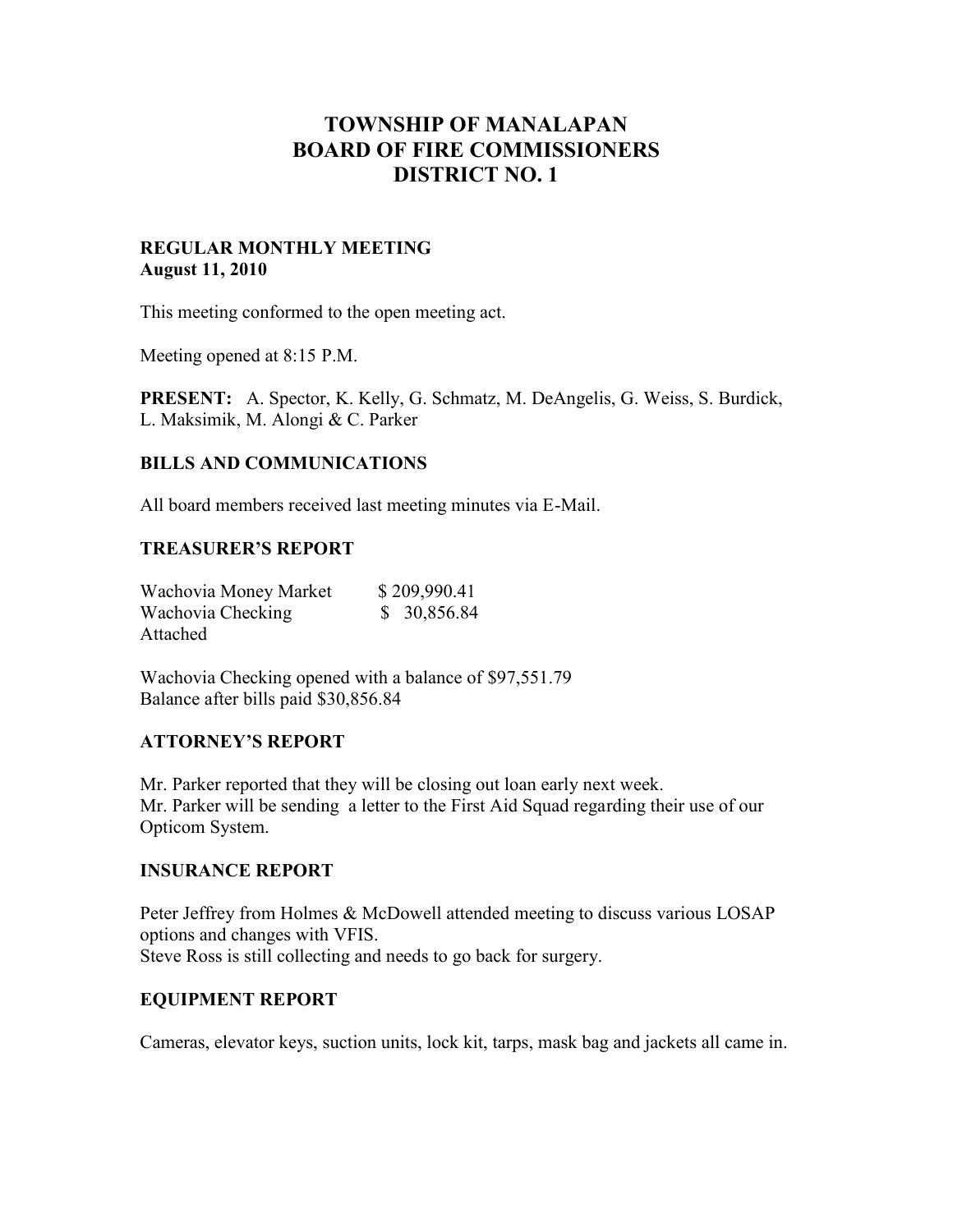### **RADIO REPORT**

Lee Maksimik will order the portables from MidState.

# **CHIEF'S REPORT**

Chief Burdick reported that there were 70 calls last month.

# **TRUCK REPORT**

Chief Burdick reported that Dave is no longer doing the lights. Will go back to purchasing from Kaldor. Still waiting to hear back from Cooter regarding the pump testing

### **ASSOCIATION REPORT**

Mike Alongi reported that the work on the retaining wall at the Satellite has been started.

### **TRUSTEES' REPORT**

Everything is good.

### **OLD BUSINESS**

See attached.

#### **NEW BUSINESS**

Commissioner DeAngelis made a motion to pay all vouchers; this was seconded by Commissioner Kelly. All voted aye.

Commissioner Kelly made a motion not to exceed \$2,000 to put up a fence and clean up the area around the gas pumps; this was seconded by Commissioner DeAngelis. All voted aye.

Commissioner Spector made a motion for Brunswick Bank acknowledging that the Board is aware of the loan and approve same; this was seconded by Commissioner Kelly. All voted aye.

Commissioner Spector made a motion not to exceed \$1,300 to purchase extrication gloves; this was seconded by Commissioner DeAngelis. All voted aye.

The old ladders will be taken to storage.

Lee Maksimik will pick up the GPS units previously approved.